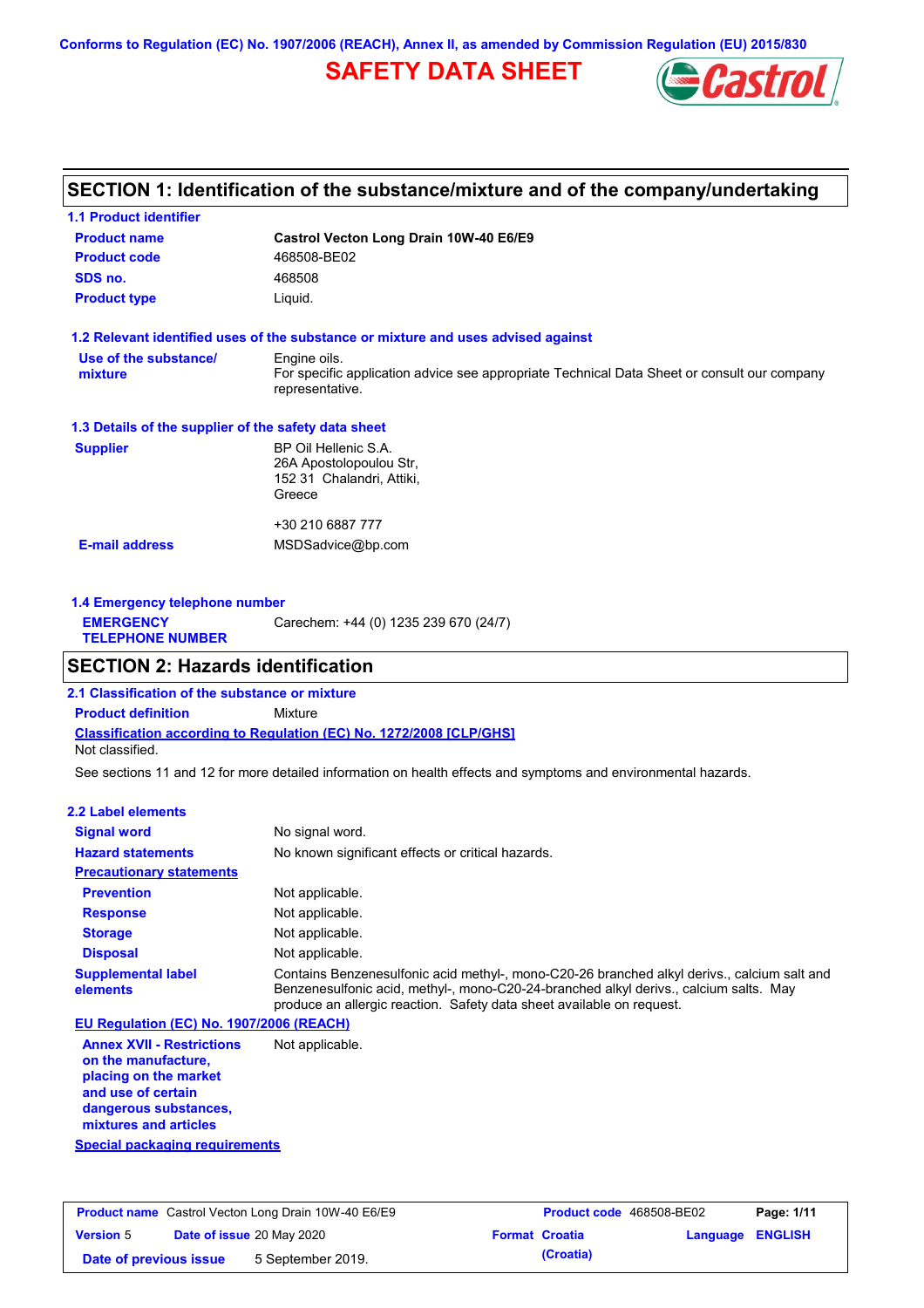## **SECTION 2: Hazards identification**

| <b>Containers to be fitted</b><br>with child-resistant<br>fastenings                                              | Not applicable.                                                                                                                                                                                                          |
|-------------------------------------------------------------------------------------------------------------------|--------------------------------------------------------------------------------------------------------------------------------------------------------------------------------------------------------------------------|
| <b>Tactile warning of danger</b>                                                                                  | Not applicable.                                                                                                                                                                                                          |
| 2.3 Other hazards                                                                                                 |                                                                                                                                                                                                                          |
| <b>Results of PBT and vPvB</b><br>assessment                                                                      | Product does not meet the criteria for PBT or vPvB according to Regulation (EC) No. 1907/2006,<br>Annex XIII.                                                                                                            |
| <b>Product meets the criteria</b><br>for PBT or vPvB according<br>to Regulation (EC) No.<br>1907/2006, Annex XIII | This mixture does not contain any substances that are assessed to be a PBT or a vPvB.                                                                                                                                    |
| Other hazards which do<br>not result in classification                                                            | Defatting to the skin.<br>USED ENGINE OILS<br>Used engine oil may contain hazardous components which have the potential to cause skin<br>cancer.<br>See Toxicological Information, section 11 of this Safety Data Sheet. |

## **SECTION 3: Composition/information on ingredients**

| <b>3.2 Mixtures</b>                                                                               |                                                                                         |           |                                               |             |
|---------------------------------------------------------------------------------------------------|-----------------------------------------------------------------------------------------|-----------|-----------------------------------------------|-------------|
| <b>Product definition</b><br>Mixture                                                              |                                                                                         |           |                                               |             |
| Highly refined base oil (IP 346 DMSO extract < 3%). Proprietary performance additives.            |                                                                                         |           |                                               |             |
| <b>Product/ingredient</b><br>name                                                                 | <b>Identifiers</b>                                                                      | $\%$      | <b>Regulation (EC) No.</b><br>1272/2008 [CLP] | <b>Type</b> |
| Lubricating oils (petroleum), C20-50,<br>hydrotreated neutral oil-based                           | REACH #: 01-2119474889-13<br>$EC: 276-738-4$<br>CAS: 72623-87-1<br>Index: 649-483-00-5  | ≥10 - ≤25 | Asp. Tox. 1, H304                             | [1] [2]     |
| reaction mass of isomers of:<br>$C7-9-alkyl$ 3-(3,5-di-tert-butyl-<br>4-hydroxyphenyl) propionate | REACH #: 01-0000015551-76<br>$EC: 406-040-9$<br>CAS: 125643-61-0<br>Index: 607-530-00-7 | -≤3       | Aquatic Chronic 4, H413                       | $[1]$       |

**See Section 16 for the full text of the H statements declared above.**

**Type** 

[1] Substance classified with a health or environmental hazard

[2] Substance with a workplace exposure limit

[3] Substance meets the criteria for PBT according to Regulation (EC) No. 1907/2006, Annex XIII

[4] Substance meets the criteria for vPvB according to Regulation (EC) No. 1907/2006, Annex XIII

[5] Substance of equivalent concern

[6] Additional disclosure due to company policy

Occupational exposure limits, if available, are listed in Section 8.

### **SECTION 4: First aid measures**

#### **4.1 Description of first aid measures**

| Eye contact                       | In case of contact, immediately flush eyes with plenty of water for at least 15 minutes. Eyelids<br>should be held away from the eyeball to ensure thorough rinsing. Check for and remove any<br>contact lenses. Get medical attention. |
|-----------------------------------|-----------------------------------------------------------------------------------------------------------------------------------------------------------------------------------------------------------------------------------------|
| <b>Skin contact</b>               | Wash skin thoroughly with soap and water or use recognised skin cleanser. Remove<br>contaminated clothing and shoes. Wash clothing before reuse. Clean shoes thoroughly before<br>reuse. Get medical attention if irritation develops.  |
| <b>Inhalation</b>                 | If inhaled, remove to fresh air. Get medical attention if symptoms occur.                                                                                                                                                               |
| Ingestion                         | Do not induce vomiting unless directed to do so by medical personnel. Get medical attention if<br>symptoms occur.                                                                                                                       |
| <b>Protection of first-aiders</b> | No action shall be taken involving any personal risk or without suitable training. It may be<br>dangerous to the person providing aid to give mouth-to-mouth resuscitation.                                                             |

#### **4.2 Most important symptoms and effects, both acute and delayed**

See Section 11 for more detailed information on health effects and symptoms.

### **Potential acute health effects**

| <b>Product name</b> Castrol Vecton Long Drain 10W-40 E6/E9 |  | <b>Product code</b> 468508-BE02  |  | Page: 2/11            |                         |  |
|------------------------------------------------------------|--|----------------------------------|--|-----------------------|-------------------------|--|
| <b>Version 5</b>                                           |  | <b>Date of issue 20 May 2020</b> |  | <b>Format Croatia</b> | <b>Language ENGLISH</b> |  |
| Date of previous issue                                     |  | 5 September 2019.                |  | (Croatia)             |                         |  |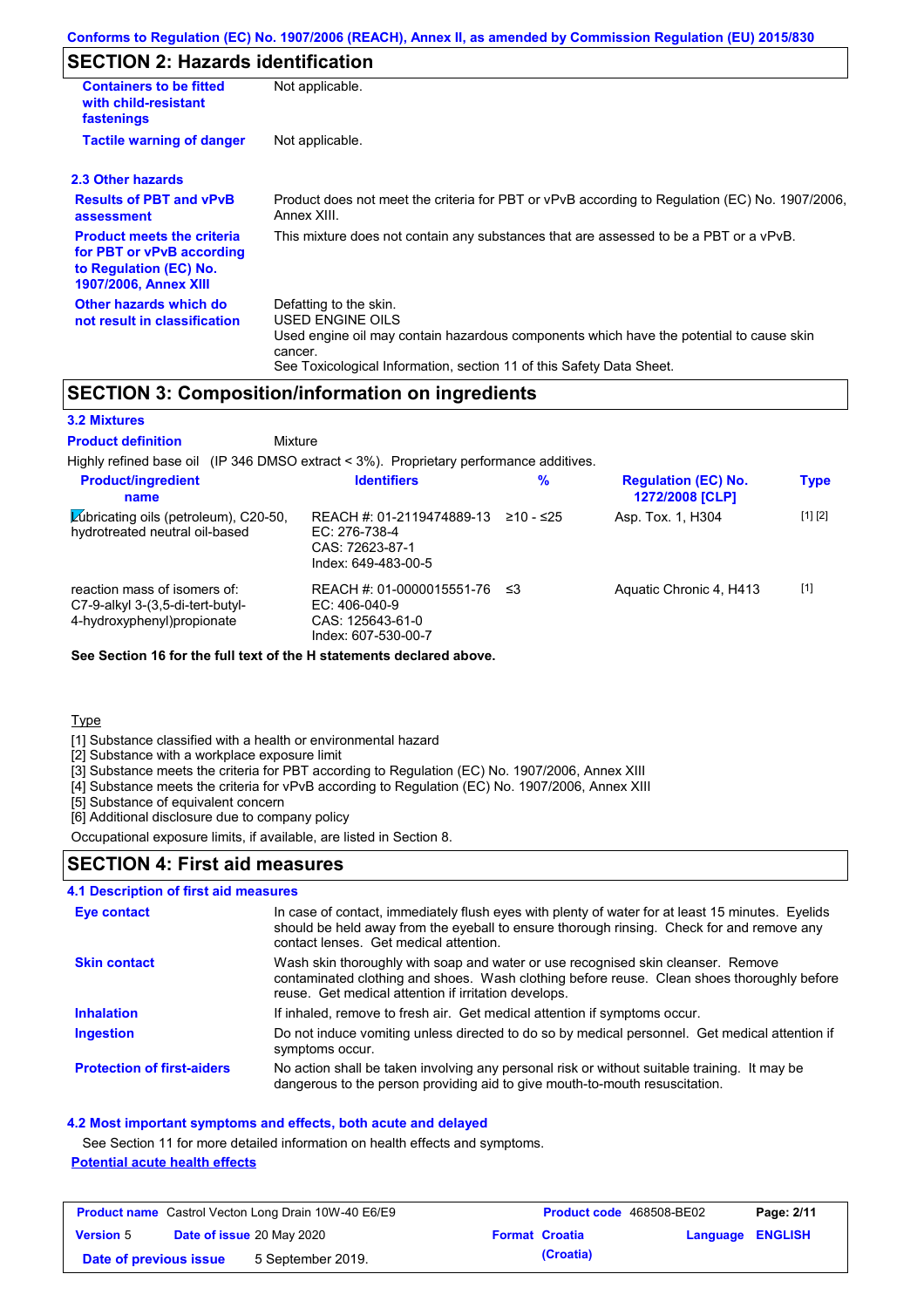# **SECTION 4: First aid measures**

| <b>Inhalation</b>   | Vapour inhalation under ambient conditions is not normally a problem due to low vapour<br>pressure.               |
|---------------------|-------------------------------------------------------------------------------------------------------------------|
| <b>Ingestion</b>    | No known significant effects or critical hazards.                                                                 |
| <b>Skin contact</b> | Defatting to the skin. May cause skin dryness and irritation.                                                     |
| <b>Eye contact</b>  | No known significant effects or critical hazards.                                                                 |
|                     | Delayed and immediate effects as well as chronic effects from short and long-term exposure                        |
| <b>Inhalation</b>   | Overexposure to the inhalation of airborne droplets or aerosols may cause irritation of the<br>respiratory tract. |
| <b>Ingestion</b>    | Ingestion of large quantities may cause nausea and diarrhoea.                                                     |
| <b>Skin contact</b> | Prolonged or repeated contact can defat the skin and lead to irritation and/or dermatitis.                        |
| <b>Eye contact</b>  | Potential risk of transient stinging or redness if accidental eye contact occurs.                                 |
|                     |                                                                                                                   |

## **4.3 Indication of any immediate medical attention and special treatment needed**

| 5.1 Extinguishing media                                                                                                                                    |                                                                                                                                                                                                                                                                                                                                                                   |  |  |
|------------------------------------------------------------------------------------------------------------------------------------------------------------|-------------------------------------------------------------------------------------------------------------------------------------------------------------------------------------------------------------------------------------------------------------------------------------------------------------------------------------------------------------------|--|--|
| <b>Suitable extinguishing</b><br>media                                                                                                                     | In case of fire, use foam, dry chemical or carbon dioxide extinguisher or spray.                                                                                                                                                                                                                                                                                  |  |  |
| <b>Unsuitable extinguishing</b><br>Do not use water jet. The use of a water jet may cause the fire to spread by splashing the<br>burning product.<br>media |                                                                                                                                                                                                                                                                                                                                                                   |  |  |
| 5.2 Special hazards arising from the substance or mixture                                                                                                  |                                                                                                                                                                                                                                                                                                                                                                   |  |  |
| <b>Hazards from the</b><br>substance or mixture                                                                                                            | In a fire or if heated, a pressure increase will occur and the container may burst.                                                                                                                                                                                                                                                                               |  |  |
| <b>Hazardous combustion</b>                                                                                                                                | Combustion products may include the following:                                                                                                                                                                                                                                                                                                                    |  |  |
| products                                                                                                                                                   | carbon oxides (CO, CO <sub>2</sub> ) (carbon monoxide, carbon dioxide)                                                                                                                                                                                                                                                                                            |  |  |
| <b>5.3 Advice for firefighters</b>                                                                                                                         |                                                                                                                                                                                                                                                                                                                                                                   |  |  |
| <b>Special precautions for</b><br>fire-fighters                                                                                                            | No action shall be taken involving any personal risk or without suitable training. Promptly<br>isolate the scene by removing all persons from the vicinity of the incident if there is a fire.                                                                                                                                                                    |  |  |
| <b>Special protective</b><br>equipment for fire-fighters                                                                                                   | Fire-fighters should wear appropriate protective equipment and self-contained breathing<br>apparatus (SCBA) with a full face-piece operated in positive pressure mode. Clothing for fire-<br>fighters (including helmets, protective boots and gloves) conforming to European standard EN<br>469 will provide a basic level of protection for chemical incidents. |  |  |

### **SECTION 6: Accidental release measures**

|                                                                                                                                                                                                                                                                                                                                                                       | 6.1 Personal precautions, protective equipment and emergency procedures                                                                                                                                                                                                                                                                                                                        |  |
|-----------------------------------------------------------------------------------------------------------------------------------------------------------------------------------------------------------------------------------------------------------------------------------------------------------------------------------------------------------------------|------------------------------------------------------------------------------------------------------------------------------------------------------------------------------------------------------------------------------------------------------------------------------------------------------------------------------------------------------------------------------------------------|--|
| No action shall be taken involving any personal risk or without suitable training. Evacuate<br>For non-emergency<br>surrounding areas. Keep unnecessary and unprotected personnel from entering. Do not touch<br>personnel<br>or walk through spilt material. Floors may be slippery; use care to avoid falling. Put on<br>appropriate personal protective equipment. |                                                                                                                                                                                                                                                                                                                                                                                                |  |
| For emergency responders                                                                                                                                                                                                                                                                                                                                              | Entry into a confined space or poorly ventilated area contaminated with vapour, mist or fume is<br>extremely hazardous without the correct respiratory protective equipment and a safe system of<br>work. Wear self-contained breathing apparatus. Wear a suitable chemical protective suit.<br>Chemical resistant boots. See also the information in "For non-emergency personnel".           |  |
| <b>6.2 Environmental</b><br>precautions                                                                                                                                                                                                                                                                                                                               | Avoid dispersal of spilt material and runoff and contact with soil, waterways, drains and sewers.<br>Inform the relevant authorities if the product has caused environmental pollution (sewers,<br>waterways, soil or air).                                                                                                                                                                    |  |
| 6.3 Methods and material for containment and cleaning up                                                                                                                                                                                                                                                                                                              |                                                                                                                                                                                                                                                                                                                                                                                                |  |
| <b>Small spill</b>                                                                                                                                                                                                                                                                                                                                                    | Stop leak if without risk. Move containers from spill area. Absorb with an inert material and<br>place in an appropriate waste disposal container. Dispose of via a licensed waste disposal<br>contractor.                                                                                                                                                                                     |  |
| Large spill                                                                                                                                                                                                                                                                                                                                                           | Stop leak if without risk. Move containers from spill area. Prevent entry into sewers, water<br>courses, basements or confined areas. Contain and collect spillage with non-combustible,<br>absorbent material e.g. sand, earth, vermiculite or diatomaceous earth and place in container<br>for disposal according to local regulations. Dispose of via a licensed waste disposal contractor. |  |

| <b>Product name</b> Castrol Vecton Long Drain 10W-40 E6/E9 |  |                           | <b>Product code</b> 468508-BE02 |                       | Page: 3/11              |  |
|------------------------------------------------------------|--|---------------------------|---------------------------------|-----------------------|-------------------------|--|
| <b>Version 5</b>                                           |  | Date of issue 20 May 2020 |                                 | <b>Format Croatia</b> | <b>Language ENGLISH</b> |  |
| Date of previous issue                                     |  | 5 September 2019.         |                                 | (Croatia)             |                         |  |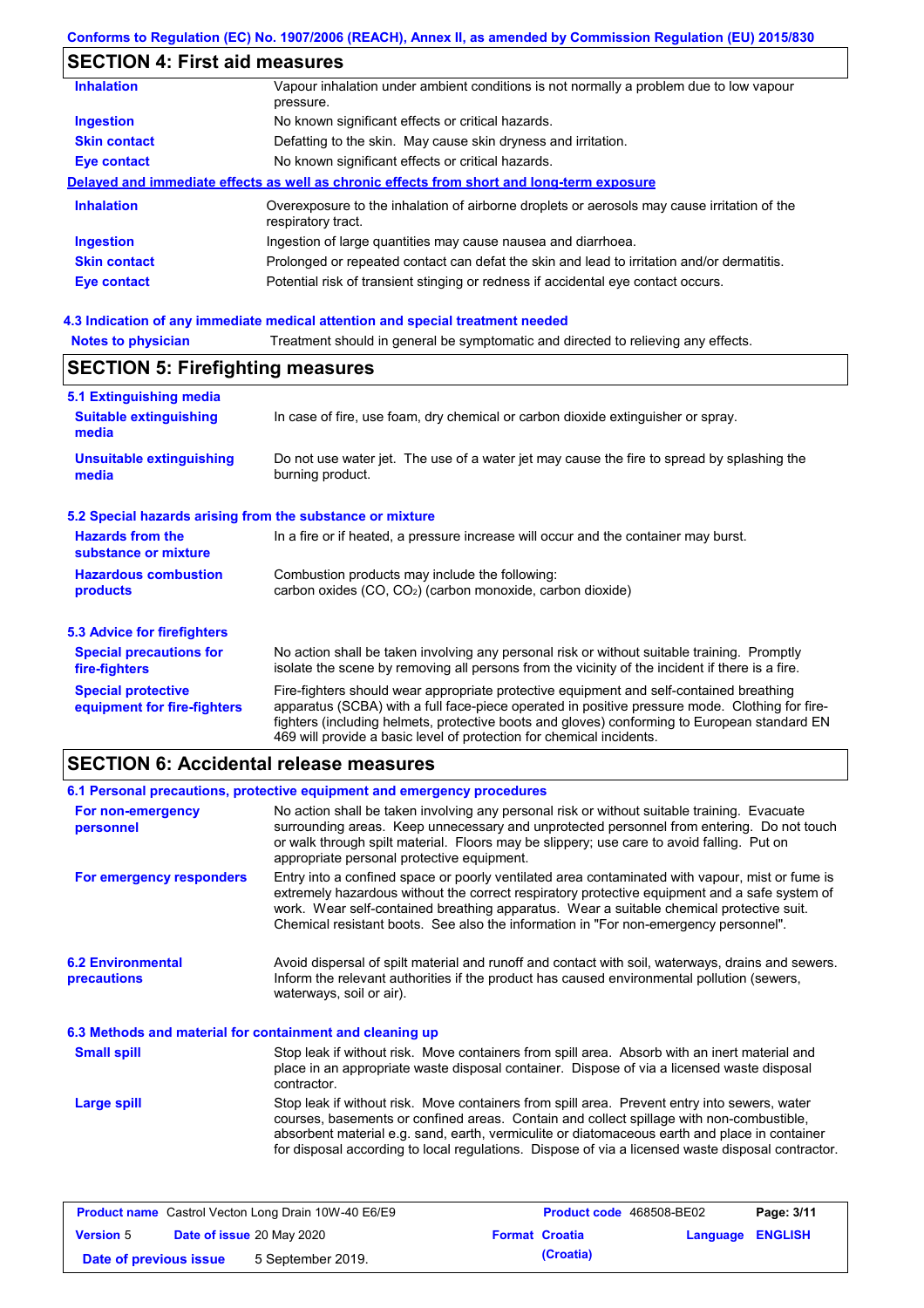### **SECTION 6: Accidental release measures**

| 6.4 Reference to other | See Section 1 for emergency contact information.                            |
|------------------------|-----------------------------------------------------------------------------|
| sections               | See Section 5 for firefighting measures.                                    |
|                        | See Section 8 for information on appropriate personal protective equipment. |
|                        | See Section 12 for environmental precautions.                               |
|                        | See Section 13 for additional waste treatment information.                  |

## **SECTION 7: Handling and storage**

| 7.1 Precautions for safe handling                                                    |                                                                                                                                                                                                                                                                                                                                                                                                                                                                                          |
|--------------------------------------------------------------------------------------|------------------------------------------------------------------------------------------------------------------------------------------------------------------------------------------------------------------------------------------------------------------------------------------------------------------------------------------------------------------------------------------------------------------------------------------------------------------------------------------|
| <b>Protective measures</b>                                                           | Put on appropriate personal protective equipment.                                                                                                                                                                                                                                                                                                                                                                                                                                        |
| <b>Advice on general</b><br>occupational hygiene                                     | Eating, drinking and smoking should be prohibited in areas where this material is handled,<br>stored and processed. Wash thoroughly after handling. Remove contaminated clothing and<br>protective equipment before entering eating areas. See also Section 8 for additional<br>information on hygiene measures.                                                                                                                                                                         |
| <b>7.2 Conditions for safe</b><br>storage, including any<br><i>incompatibilities</i> | Store in accordance with local regulations. Store in a dry, cool and well-ventilated area, away<br>from incompatible materials (see Section 10). Keep away from heat and direct sunlight. Keep<br>container tightly closed and sealed until ready for use. Containers that have been opened must<br>be carefully resealed and kept upright to prevent leakage. Store and use only in equipment/<br>containers designed for use with this product. Do not store in unlabelled containers. |
| <b>Not suitable</b>                                                                  | Prolonged exposure to elevated temperature                                                                                                                                                                                                                                                                                                                                                                                                                                               |
| 7.3 Specific end use(s)                                                              |                                                                                                                                                                                                                                                                                                                                                                                                                                                                                          |
| <b>Recommendations</b>                                                               | See section 1.2 and Exposure scenarios in annex, if applicable.                                                                                                                                                                                                                                                                                                                                                                                                                          |
|                                                                                      | CECTION 0. Evacouse controlainescanal protection                                                                                                                                                                                                                                                                                                                                                                                                                                         |

## **SECTION 8: Exposure controls/personal protection**

#### **8.1 Control parameters**

#### **Occupational exposure limits** No exposure limit value known.

Whilst specific OELs for certain components may be shown in this section, other components may be present in any mist, vapour or dust produced. Therefore, the specific OELs may not be applicable to the product as a whole and are provided for guidance only.

**Recommended monitoring procedures**

If this product contains ingredients with exposure limits, personal, workplace atmosphere or biological monitoring may be required to determine the effectiveness of the ventilation or other control measures and/or the necessity to use respiratory protective equipment. Reference should be made to monitoring standards, such as the following: European Standard EN 689 (Workplace atmospheres - Guidance for the assessment of exposure by inhalation to chemical agents for comparison with limit values and measurement strategy) European Standard EN 14042 (Workplace atmospheres - Guide for the application and use of procedures for the assessment of exposure to chemical and biological agents) European Standard EN 482 (Workplace atmospheres - General requirements for the performance of procedures for the measurement of chemical agents) Reference to national guidance documents for methods for the determination of hazardous substances will also be required.

### **Derived No Effect Level**

No DNELs/DMELs available.

#### **Predicted No Effect Concentration**

No PNECs available

| <b>8.2 Exposure controls</b>                               |                                                                                                                                                                                                                                                                                                                                                                                                                                                                                                                                                                                                                                                                                                                                                                                                                                                                                                                                                                                                         |                          |          |                |
|------------------------------------------------------------|---------------------------------------------------------------------------------------------------------------------------------------------------------------------------------------------------------------------------------------------------------------------------------------------------------------------------------------------------------------------------------------------------------------------------------------------------------------------------------------------------------------------------------------------------------------------------------------------------------------------------------------------------------------------------------------------------------------------------------------------------------------------------------------------------------------------------------------------------------------------------------------------------------------------------------------------------------------------------------------------------------|--------------------------|----------|----------------|
| <b>Appropriate engineering</b><br><b>controls</b>          | Provide exhaust ventilation or other engineering controls to keep the relevant airborne<br>concentrations below their respective occupational exposure limits.<br>All activities involving chemicals should be assessed for their risks to health, to ensure<br>exposures are adequately controlled. Personal protective equipment should only be considered<br>after other forms of control measures (e.g. engineering controls) have been suitably evaluated.<br>Personal protective equipment should conform to appropriate standards, be suitable for use, be<br>kept in good condition and properly maintained.<br>Your supplier of personal protective equipment should be consulted for advice on selection and<br>appropriate standards. For further information contact your national organisation for standards.<br>The final choice of protective equipment will depend upon a risk assessment. It is important to<br>ensure that all items of personal protective equipment are compatible. |                          |          |                |
| <b>Individual protection measures</b>                      |                                                                                                                                                                                                                                                                                                                                                                                                                                                                                                                                                                                                                                                                                                                                                                                                                                                                                                                                                                                                         |                          |          |                |
| <b>Hygiene measures</b>                                    | Wash hands, forearms and face thoroughly after handling chemical products, before eating,<br>smoking and using the lavatory and at the end of the working period. Ensure that eyewash<br>stations and safety showers are close to the workstation location.                                                                                                                                                                                                                                                                                                                                                                                                                                                                                                                                                                                                                                                                                                                                             |                          |          |                |
| <b>Respiratory protection</b>                              |                                                                                                                                                                                                                                                                                                                                                                                                                                                                                                                                                                                                                                                                                                                                                                                                                                                                                                                                                                                                         |                          |          |                |
| <b>Product name</b> Castrol Vecton Long Drain 10W-40 E6/E9 |                                                                                                                                                                                                                                                                                                                                                                                                                                                                                                                                                                                                                                                                                                                                                                                                                                                                                                                                                                                                         | Product code 468508-BE02 |          | Page: 4/11     |
| Date of issue 20 May 2020<br><b>Version 5</b>              |                                                                                                                                                                                                                                                                                                                                                                                                                                                                                                                                                                                                                                                                                                                                                                                                                                                                                                                                                                                                         | <b>Format Croatia</b>    | Language | <b>ENGLISH</b> |

**Date of previous issue 5** September 2019. **Croatia**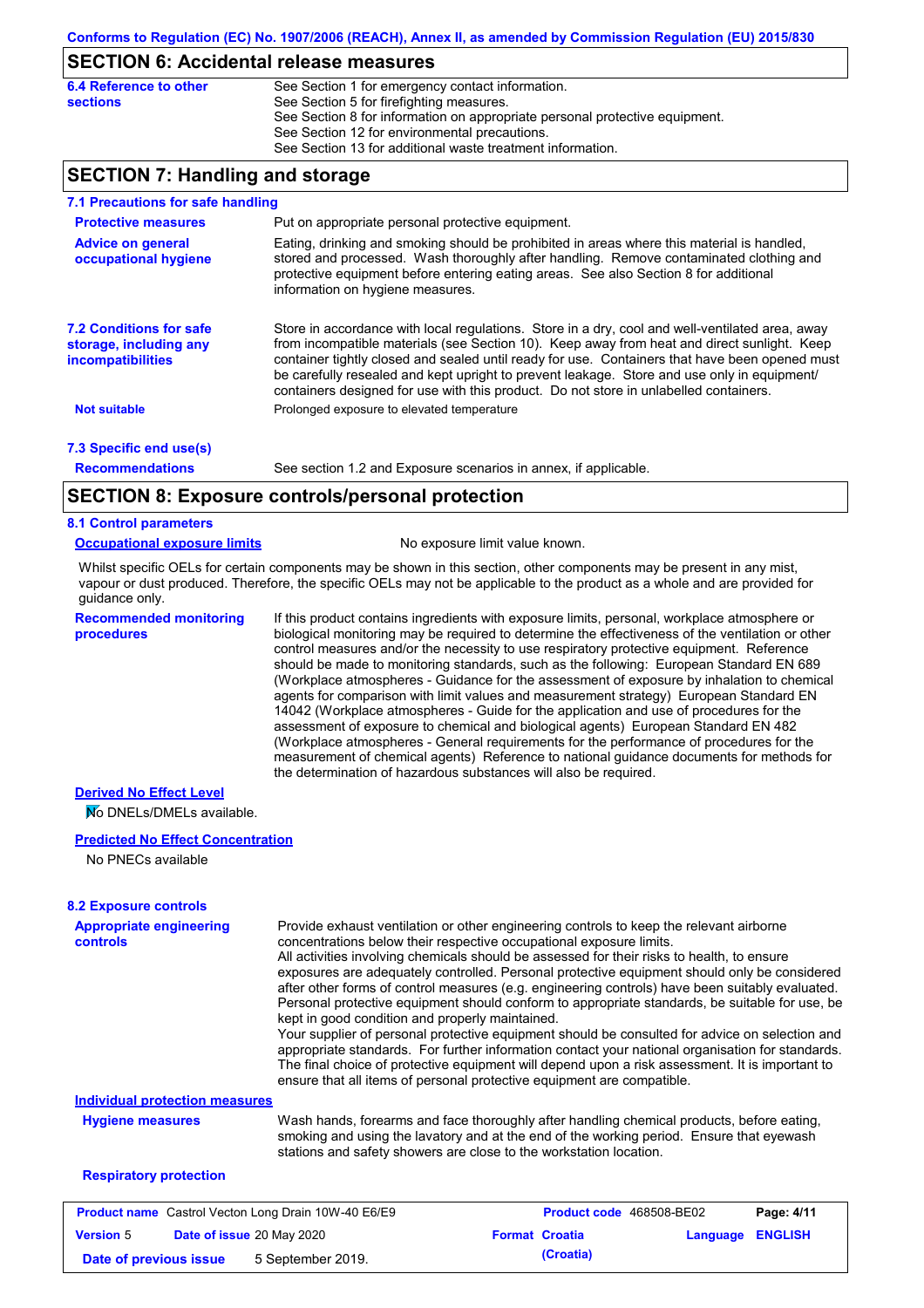# **SECTION 8: Exposure controls/personal protection**

|                            | In case of insufficient ventilation, wear suitable respiratory equipment.<br>The correct choice of respiratory protection depends upon the chemicals being handled, the<br>conditions of work and use, and the condition of the respiratory equipment. Safety procedures<br>should be developed for each intended application. Respiratory protection equipment should<br>therefore be chosen in consultation with the supplier/manufacturer and with a full assessment<br>of the working conditions.                                                                                                                                             |
|----------------------------|---------------------------------------------------------------------------------------------------------------------------------------------------------------------------------------------------------------------------------------------------------------------------------------------------------------------------------------------------------------------------------------------------------------------------------------------------------------------------------------------------------------------------------------------------------------------------------------------------------------------------------------------------|
| <b>Eye/face protection</b> | Safety glasses with side shields.                                                                                                                                                                                                                                                                                                                                                                                                                                                                                                                                                                                                                 |
| <b>Skin protection</b>     |                                                                                                                                                                                                                                                                                                                                                                                                                                                                                                                                                                                                                                                   |
| <b>Hand protection</b>     | <b>General Information:</b>                                                                                                                                                                                                                                                                                                                                                                                                                                                                                                                                                                                                                       |
|                            | Because specific work environments and material handling practices vary, safety procedures<br>should be developed for each intended application. The correct choice of protective gloves<br>depends upon the chemicals being handled, and the conditions of work and use. Most gloves<br>provide protection for only a limited time before they must be discarded and replaced (even the<br>best chemically resistant gloves will break down after repeated chemical exposures).                                                                                                                                                                  |
|                            | Gloves should be chosen in consultation with the supplier / manufacturer and taking account of<br>a full assessment of the working conditions.                                                                                                                                                                                                                                                                                                                                                                                                                                                                                                    |
|                            | Recommended: Nitrile gloves.<br><b>Breakthrough time:</b>                                                                                                                                                                                                                                                                                                                                                                                                                                                                                                                                                                                         |
|                            | Breakthrough time data are generated by glove manufacturers under laboratory test conditions<br>and represent how long a glove can be expected to provide effective permeation resistance. It<br>is important when following breakthrough time recommendations that actual workplace<br>conditions are taken into account. Always consult with your glove supplier for up-to-date<br>technical information on breakthrough times for the recommended glove type.<br>Our recommendations on the selection of gloves are as follows:                                                                                                                |
|                            | Continuous contact:                                                                                                                                                                                                                                                                                                                                                                                                                                                                                                                                                                                                                               |
|                            | Gloves with a minimum breakthrough time of 240 minutes, or >480 minutes if suitable gloves<br>can be obtained.<br>If suitable gloves are not available to offer that level of protection, gloves with shorter<br>breakthrough times may be acceptable as long as appropriate glove maintenance and<br>replacement regimes are determined and adhered to.                                                                                                                                                                                                                                                                                          |
|                            | Short-term / splash protection:                                                                                                                                                                                                                                                                                                                                                                                                                                                                                                                                                                                                                   |
|                            | Recommended breakthrough times as above.<br>It is recognised that for short-term, transient exposures, gloves with shorter breakthrough times<br>may commonly be used. Therefore, appropriate maintenance and replacement regimes must<br>be determined and rigorously followed.                                                                                                                                                                                                                                                                                                                                                                  |
|                            | <b>Glove Thickness:</b>                                                                                                                                                                                                                                                                                                                                                                                                                                                                                                                                                                                                                           |
|                            | For general applications, we recommend gloves with a thickness typically greater than 0.35 mm.                                                                                                                                                                                                                                                                                                                                                                                                                                                                                                                                                    |
|                            | It should be emphasised that glove thickness is not necessarily a good predictor of glove<br>resistance to a specific chemical, as the permeation efficiency of the glove will be dependent<br>on the exact composition of the glove material. Therefore, glove selection should also be based<br>on consideration of the task requirements and knowledge of breakthrough times.<br>Glove thickness may also vary depending on the glove manufacturer, the glove type and the<br>glove model. Therefore, the manufacturers' technical data should always be taken into account<br>to ensure selection of the most appropriate glove for the task. |
|                            | Note: Depending on the activity being conducted, gloves of varying thickness may be required<br>for specific tasks. For example:                                                                                                                                                                                                                                                                                                                                                                                                                                                                                                                  |
|                            | • Thinner gloves (down to 0.1 mm or less) may be required where a high degree of manual<br>dexterity is needed. However, these gloves are only likely to give short duration protection and<br>would normally be just for single use applications, then disposed of.                                                                                                                                                                                                                                                                                                                                                                              |
|                            | • Thicker gloves (up to 3 mm or more) may be required where there is a mechanical (as well<br>as a chemical) risk i.e. where there is abrasion or puncture potential.                                                                                                                                                                                                                                                                                                                                                                                                                                                                             |

|                        | <b>Product name</b> Castrol Vecton Long Drain 10W-40 E6/E9 |                       | <b>Product code</b> 468508-BE02 |                         | Page: 5/11 |
|------------------------|------------------------------------------------------------|-----------------------|---------------------------------|-------------------------|------------|
| <b>Version 5</b>       | <b>Date of issue 20 May 2020</b>                           | <b>Format Croatia</b> |                                 | <b>Language ENGLISH</b> |            |
| Date of previous issue | 5 September 2019.                                          |                       | (Croatia)                       |                         |            |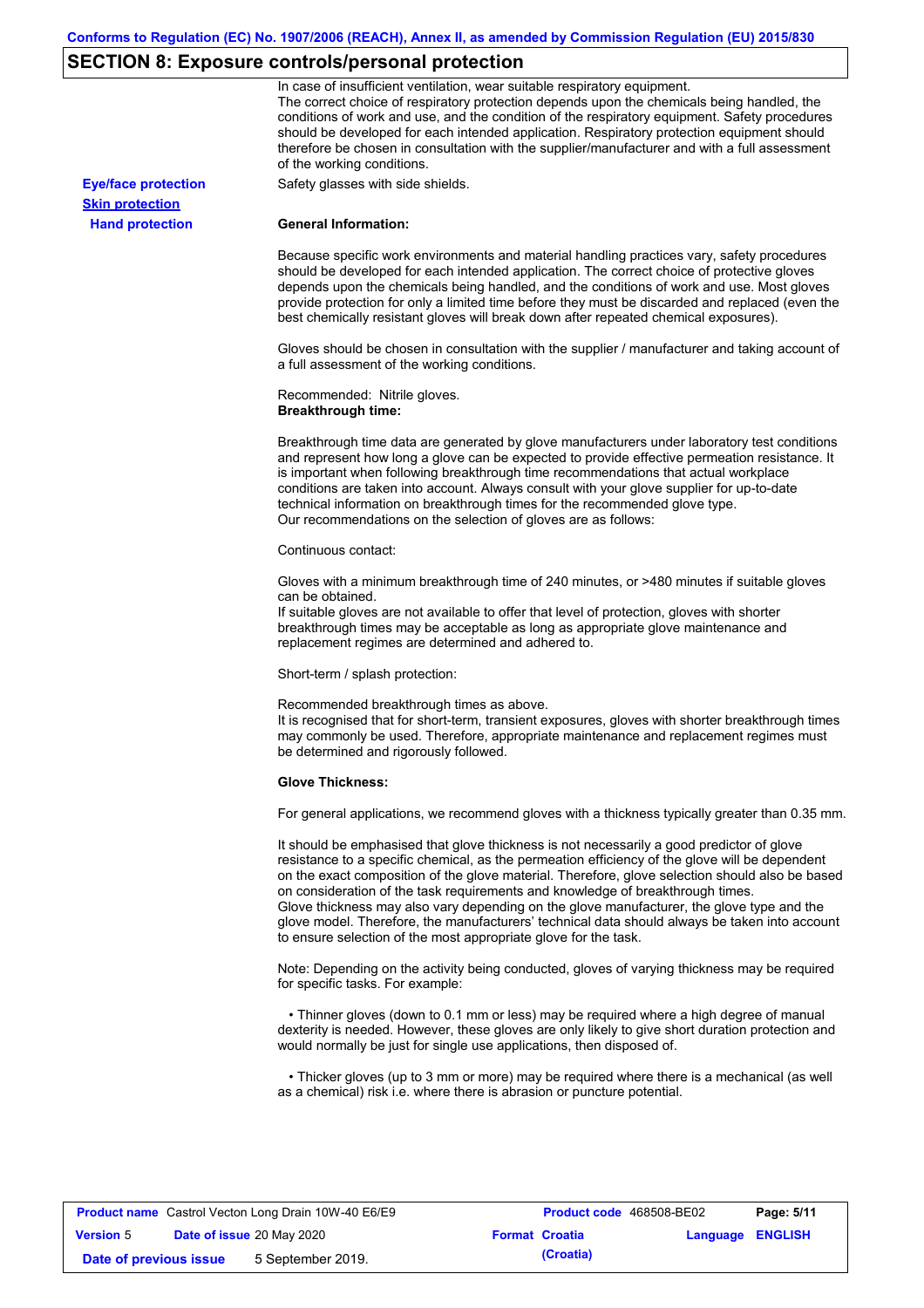# **SECTION 8: Exposure controls/personal protection**

| <b>Skin and body</b>                             | Use of protective clothing is good industrial practice.<br>Personal protective equipment for the body should be selected based on the task being<br>performed and the risks involved and should be approved by a specialist before handling this<br>product.<br>Cotton or polyester/cotton overalls will only provide protection against light superficial<br>contamination that will not soak through to the skin. Overalls should be laundered on a regular<br>basis. When the risk of skin exposure is high (e.g. when cleaning up spillages or if there is a<br>risk of splashing) then chemical resistant aprons and/or impervious chemical suits and boots<br>will be required. |
|--------------------------------------------------|---------------------------------------------------------------------------------------------------------------------------------------------------------------------------------------------------------------------------------------------------------------------------------------------------------------------------------------------------------------------------------------------------------------------------------------------------------------------------------------------------------------------------------------------------------------------------------------------------------------------------------------------------------------------------------------|
| <b>Refer to standards:</b>                       | Respiratory protection: EN 529<br>Gloves: EN 420, EN 374<br>Eye protection: EN 166<br>Filtering half-mask: EN 149<br>Filtering half-mask with valve: EN 405<br>Half-mask: EN 140 plus filter<br>Full-face mask: EN 136 plus filter<br>Particulate filters: EN 143<br>Gas/combined filters: EN 14387                                                                                                                                                                                                                                                                                                                                                                                   |
| <b>Environmental exposure</b><br><b>controls</b> | Emissions from ventilation or work process equipment should be checked to ensure they<br>comply with the requirements of environmental protection legislation. In some cases, fume<br>scrubbers, filters or engineering modifications to the process equipment will be necessary to<br>reduce emissions to acceptable levels.                                                                                                                                                                                                                                                                                                                                                         |

# **SECTION 9: Physical and chemical properties**

## **9.1 Information on basic physical and chemical properties**

| <b>Appearance</b>                                      |                                                                                                                                              |
|--------------------------------------------------------|----------------------------------------------------------------------------------------------------------------------------------------------|
| <b>Physical state</b>                                  | Liquid.                                                                                                                                      |
| <b>Colour</b>                                          | Amber. [Light]                                                                                                                               |
| <b>Odour</b>                                           | Not available.                                                                                                                               |
| <b>Odour threshold</b>                                 | Not available.                                                                                                                               |
| pH                                                     | Not available.                                                                                                                               |
| <b>Melting point/freezing point</b>                    | Not available.                                                                                                                               |
| Initial boiling point and boiling<br>range             | Not available.                                                                                                                               |
| <b>Pour point</b>                                      | -42 $^{\circ}$ C                                                                                                                             |
| <b>Flash point</b>                                     | Closed cup: $204^{\circ}$ C (399.2 $^{\circ}$ F)                                                                                             |
| <b>Evaporation rate</b>                                | Not available                                                                                                                                |
| <b>Flammability (solid, gas)</b>                       | Not available.                                                                                                                               |
| <b>Upper/lower flammability or</b><br>explosive limits | Not available.                                                                                                                               |
| <b>Vapour pressure</b>                                 | Not available.                                                                                                                               |
| <b>Vapour density</b>                                  | Not available.                                                                                                                               |
| <b>Relative density</b>                                | Not available.                                                                                                                               |
| <b>Density</b>                                         | <1000 kg/m <sup>3</sup> (<1 g/cm <sup>3</sup> ) at 15 <sup>°</sup> C                                                                         |
| <b>Solubility(ies)</b>                                 | insoluble in water.                                                                                                                          |
| <b>Partition coefficient: n-octanol/</b><br>water      | Not available.                                                                                                                               |
| <b>Auto-ignition temperature</b>                       | Not available.                                                                                                                               |
| <b>Decomposition temperature</b>                       | Not available.                                                                                                                               |
| <b>Viscosity</b>                                       | Kinematic: 99.3 mm <sup>2</sup> /s (99.3 cSt) at 40 $^{\circ}$ C<br>Kinematic: 13.65 to 14.7 mm <sup>2</sup> /s (13.65 to 14.7 cSt) at 100°C |
| <b>Explosive properties</b>                            | Not available.                                                                                                                               |
| <b>Oxidising properties</b>                            | Not available.                                                                                                                               |

#### **9.2 Other information**

No additional information.

| <b>Product name</b> Castrol Vecton Long Drain 10W-40 E6/E9 |  |                                  | <b>Product code</b> 468508-BE02 |                       | Page: 6/11       |  |
|------------------------------------------------------------|--|----------------------------------|---------------------------------|-----------------------|------------------|--|
| <b>Version 5</b>                                           |  | <b>Date of issue 20 May 2020</b> |                                 | <b>Format Croatia</b> | Language ENGLISH |  |
| Date of previous issue                                     |  | 5 September 2019.                |                                 | (Croatia)             |                  |  |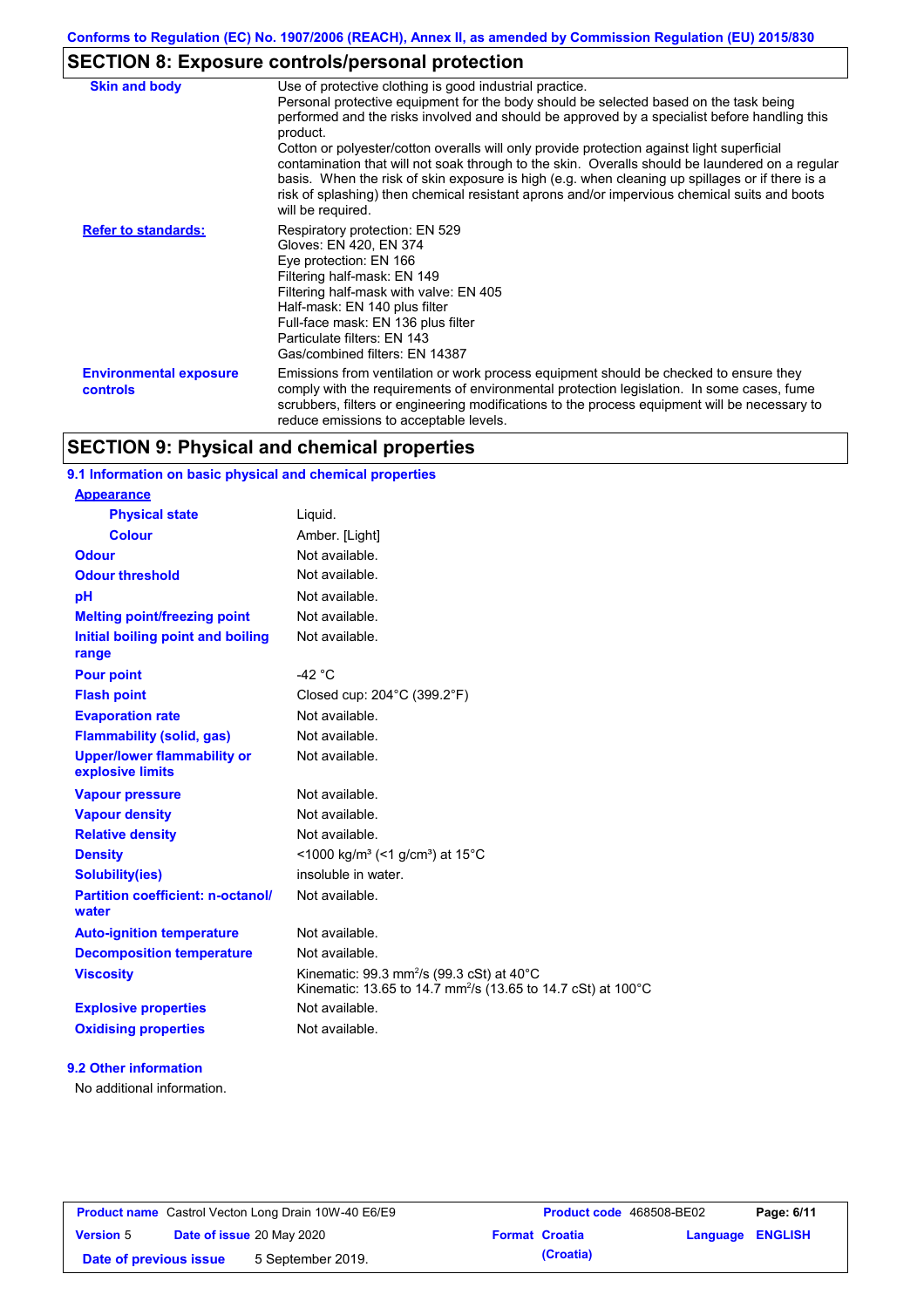| <b>SECTION 10: Stability and reactivity</b>       |                                                                                                                                                                         |  |  |  |
|---------------------------------------------------|-------------------------------------------------------------------------------------------------------------------------------------------------------------------------|--|--|--|
| <b>10.1 Reactivity</b>                            | No specific test data available for this product. Refer to Conditions to avoid and Incompatible<br>materials for additional information.                                |  |  |  |
| <b>10.2 Chemical stability</b>                    | The product is stable.                                                                                                                                                  |  |  |  |
| <b>10.3 Possibility of</b><br>hazardous reactions | Under normal conditions of storage and use, hazardous reactions will not occur.<br>Under normal conditions of storage and use, hazardous polymerisation will not occur. |  |  |  |
| <b>10.4 Conditions to avoid</b>                   | Avoid all possible sources of ignition (spark or flame).                                                                                                                |  |  |  |
| <b>10.5 Incompatible materials</b>                | Reactive or incompatible with the following materials: oxidising materials.                                                                                             |  |  |  |
| <b>10.6 Hazardous</b><br>decomposition products   | Under normal conditions of storage and use, hazardous decomposition products should not be<br>produced.                                                                 |  |  |  |

## **SECTION 11: Toxicological information**

| 11.1 Information on toxicological effects          |                                                                                                                                                                                                                                                                                                                                                                                                                 |
|----------------------------------------------------|-----------------------------------------------------------------------------------------------------------------------------------------------------------------------------------------------------------------------------------------------------------------------------------------------------------------------------------------------------------------------------------------------------------------|
| <b>Acute toxicity estimates</b>                    |                                                                                                                                                                                                                                                                                                                                                                                                                 |
| Not available.                                     |                                                                                                                                                                                                                                                                                                                                                                                                                 |
| <b>Information on likely</b><br>routes of exposure | Routes of entry anticipated: Dermal, Inhalation.                                                                                                                                                                                                                                                                                                                                                                |
| <b>Potential acute health effects</b>              |                                                                                                                                                                                                                                                                                                                                                                                                                 |
| <b>Inhalation</b>                                  | Vapour inhalation under ambient conditions is not normally a problem due to low vapour<br>pressure.                                                                                                                                                                                                                                                                                                             |
| <b>Ingestion</b>                                   | No known significant effects or critical hazards.                                                                                                                                                                                                                                                                                                                                                               |
| <b>Skin contact</b>                                | Defatting to the skin. May cause skin dryness and irritation.                                                                                                                                                                                                                                                                                                                                                   |
| <b>Eye contact</b>                                 | No known significant effects or critical hazards.                                                                                                                                                                                                                                                                                                                                                               |
|                                                    | Symptoms related to the physical, chemical and toxicological characteristics                                                                                                                                                                                                                                                                                                                                    |
| <b>Inhalation</b>                                  | No specific data.                                                                                                                                                                                                                                                                                                                                                                                               |
| <b>Ingestion</b>                                   | No specific data.                                                                                                                                                                                                                                                                                                                                                                                               |
| <b>Skin contact</b>                                | Adverse symptoms may include the following:<br>irritation<br>dryness<br>cracking                                                                                                                                                                                                                                                                                                                                |
| <b>Eye contact</b>                                 | No specific data.                                                                                                                                                                                                                                                                                                                                                                                               |
|                                                    | Delayed and immediate effects as well as chronic effects from short and long-term exposure                                                                                                                                                                                                                                                                                                                      |
| <b>Inhalation</b>                                  | Overexposure to the inhalation of airborne droplets or aerosols may cause irritation of the<br>respiratory tract.                                                                                                                                                                                                                                                                                               |
| <b>Ingestion</b>                                   | Ingestion of large quantities may cause nausea and diarrhoea.                                                                                                                                                                                                                                                                                                                                                   |
| <b>Skin contact</b>                                | Prolonged or repeated contact can defat the skin and lead to irritation and/or dermatitis.                                                                                                                                                                                                                                                                                                                      |
| <b>Eye contact</b>                                 | Potential risk of transient stinging or redness if accidental eye contact occurs.                                                                                                                                                                                                                                                                                                                               |
| <b>Potential chronic health effects</b>            |                                                                                                                                                                                                                                                                                                                                                                                                                 |
| <b>General</b>                                     | <b>USED ENGINE OILS</b><br>Combustion products resulting from the operation of internal combustion engines contaminate<br>engine oils during use. Used engine oil may contain hazardous components which have the<br>potential to cause skin cancer. Frequent or prolonged contact with all types and makes of used<br>engine oil must therefore be avoided and a high standard of personal hygiene maintained. |
| <b>Carcinogenicity</b>                             | No known significant effects or critical hazards.                                                                                                                                                                                                                                                                                                                                                               |
| <b>Mutagenicity</b>                                | No known significant effects or critical hazards.                                                                                                                                                                                                                                                                                                                                                               |
| <b>Developmental effects</b>                       | No known significant effects or critical hazards.                                                                                                                                                                                                                                                                                                                                                               |
| <b>Fertility effects</b>                           | No known significant effects or critical hazards.                                                                                                                                                                                                                                                                                                                                                               |

## **SECTION 12: Ecological information**

#### **12.1 Toxicity**

**Environmental hazards** Not classified as dangerous

### **12.2 Persistence and degradability**

Expected to be biodegradable.

| <b>Product name</b> Castrol Vecton Long Drain 10W-40 E6/E9 |  |                   | <b>Product code</b> 468508-BE02 |                  | Page: 7/11 |  |
|------------------------------------------------------------|--|-------------------|---------------------------------|------------------|------------|--|
| <b>Date of issue 20 May 2020</b><br><b>Version 5</b>       |  |                   | <b>Format Croatia</b>           | Language ENGLISH |            |  |
| Date of previous issue                                     |  | 5 September 2019. |                                 | (Croatia)        |            |  |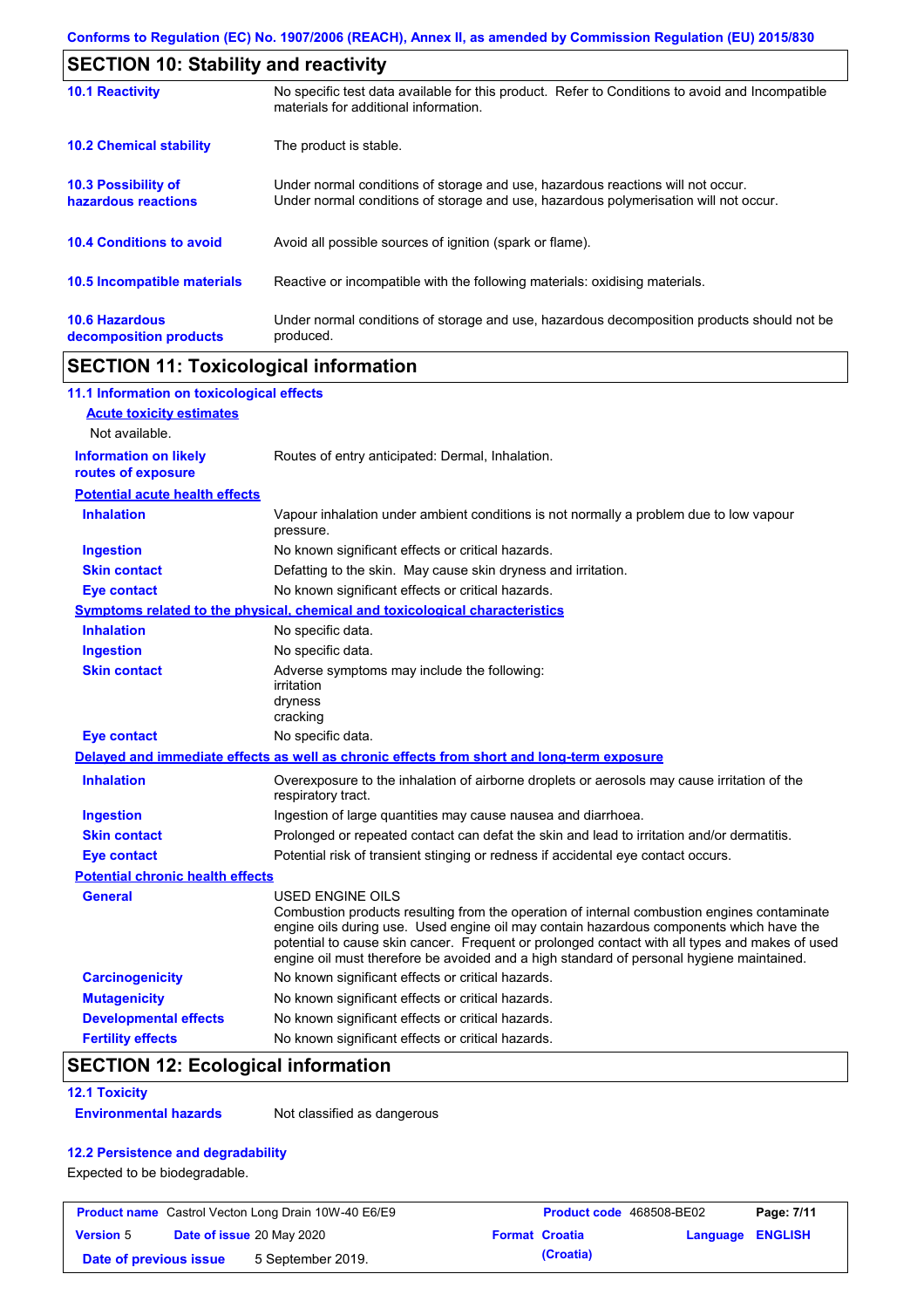## **SECTION 12: Ecological information**

#### **12.3 Bioaccumulative potential**

This product is not expected to bioaccumulate through food chains in the environment.

| <b>12.4 Mobility in soil</b>                                  |                                                                      |
|---------------------------------------------------------------|----------------------------------------------------------------------|
| <b>Soil/water partition</b><br>coefficient (K <sub>oc</sub> ) | Not available.                                                       |
| <b>Mobility</b>                                               | Spillages may penetrate the soil causing ground water contamination. |

#### **12.5 Results of PBT and vPvB assessment**

Product does not meet the criteria for PBT or vPvB according to Regulation (EC) No. 1907/2006, Annex XIII.

#### **12.6 Other adverse effects**

**Other ecological information**

Spills may form a film on water surfaces causing physical damage to organisms. Oxygen transfer could also be impaired.

### **SECTION 13: Disposal considerations**

| <b>13.1 Waste treatment methods</b> |                                                                                                                                                                      |
|-------------------------------------|----------------------------------------------------------------------------------------------------------------------------------------------------------------------|
| <b>Product</b>                      |                                                                                                                                                                      |
| <b>Methods of disposal</b>          | Where possible, arrange for product to be recycled. Dispose of via an authorised person/<br>licensed waste disposal contractor in accordance with local regulations. |
| <b>Hazardous waste</b>              | Yes.                                                                                                                                                                 |
| European waste catalogue (EWC)      |                                                                                                                                                                      |

| Waste code | <b>Waste designation</b>                                        |
|------------|-----------------------------------------------------------------|
| 13 02 05*  | mineral-based non-chlorinated engine, gear and lubricating oils |

However, deviation from the intended use and/or the presence of any potential contaminants may require an alternative waste disposal code to be assigned by the end user.

| <b>Packaging</b>           |                                                                                                                                                                                                                                                                                                                                                                                                                                                                                                 |
|----------------------------|-------------------------------------------------------------------------------------------------------------------------------------------------------------------------------------------------------------------------------------------------------------------------------------------------------------------------------------------------------------------------------------------------------------------------------------------------------------------------------------------------|
| <b>Methods of disposal</b> | Where possible, arrange for product to be recycled. Dispose of via an authorised person/<br>licensed waste disposal contractor in accordance with local regulations.                                                                                                                                                                                                                                                                                                                            |
| <b>Special precautions</b> | This material and its container must be disposed of in a safe way. Care should be taken when<br>handling emptied containers that have not been cleaned or rinsed out. Empty containers or<br>liners may retain some product residues. Empty containers represent a fire hazard as they may<br>contain flammable product residues and vapour. Never weld, solder or braze empty containers.<br>Avoid dispersal of spilt material and runoff and contact with soil, waterways, drains and sewers. |
| <b>References</b>          | Commission 2014/955/EU<br>Directive 2008/98/EC                                                                                                                                                                                                                                                                                                                                                                                                                                                  |

## **SECTION 14: Transport information**

|                                           | <b>ADR/RID</b> | <b>ADN</b>     | <b>IMDG</b>    | <b>IATA</b>    |
|-------------------------------------------|----------------|----------------|----------------|----------------|
| 14.1 UN number                            | Not regulated. | Not regulated. | Not regulated. | Not regulated. |
| 14.2 UN proper<br>shipping name           |                |                | -              |                |
| <b>14.3 Transport</b><br>hazard class(es) |                |                | -              |                |
| 14.4 Packing<br>group                     |                |                |                |                |
| 14.5<br><b>Environmental</b><br>hazards   | No.            | No.            | No.            | No.            |
| <b>Additional</b><br><b>information</b>   |                |                |                |                |

#### **14.6 Special precautions for user** Not available.

| <b>Product name</b> Castrol Vecton Long Drain 10W-40 E6/E9 |  |                                  | Product code 468508-BE02 | Page: 8/11            |                  |  |
|------------------------------------------------------------|--|----------------------------------|--------------------------|-----------------------|------------------|--|
| <b>Version 5</b>                                           |  | <b>Date of issue 20 May 2020</b> |                          | <b>Format Croatia</b> | Language ENGLISH |  |
| Date of previous issue                                     |  | 5 September 2019.                |                          | (Croatia)             |                  |  |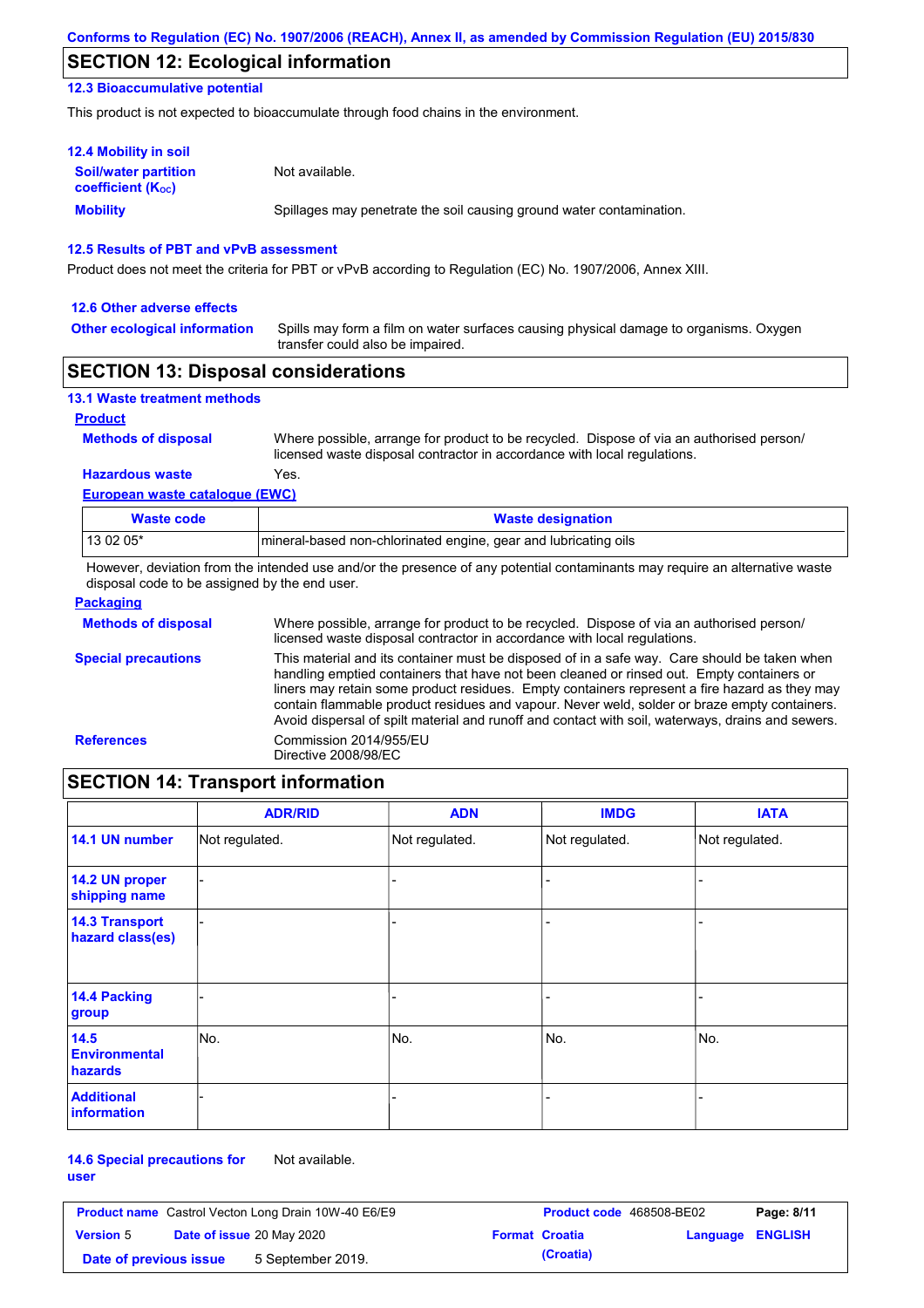## **SECTION 14: Transport information**

**14.7 Transport in bulk according to Annex II of Marpol and the IBC Code**

Not available.

# **SECTION 15: Regulatory information**

|                                                                  | 15.1 Safety, health and environmental regulations/legislation specific for the substance or mixture                            |
|------------------------------------------------------------------|--------------------------------------------------------------------------------------------------------------------------------|
| EU Regulation (EC) No. 1907/2006 (REACH)                         |                                                                                                                                |
| Annex XIV - List of substances subject to authorisation          |                                                                                                                                |
| <b>Annex XIV</b>                                                 |                                                                                                                                |
| None of the components are listed.                               |                                                                                                                                |
| <b>Substances of very high concern</b>                           |                                                                                                                                |
| None of the components are listed.                               |                                                                                                                                |
| <b>Other regulations</b>                                         |                                                                                                                                |
| <b>REACH Status</b>                                              | The company, as identified in Section 1, sells this product in the EU in compliance with the<br>current requirements of REACH. |
| <b>United States inventory</b><br>(TSCA 8b)                      | All components are active or exempted.                                                                                         |
| <b>Australia inventory (AICS)</b>                                | All components are listed or exempted.                                                                                         |
| <b>Canada inventory</b>                                          | All components are listed or exempted.                                                                                         |
| <b>China inventory (IECSC)</b>                                   | At least one component is not listed.                                                                                          |
| <b>Japan inventory (ENCS)</b>                                    | All components are listed or exempted.                                                                                         |
| <b>Korea inventory (KECI)</b>                                    | All components are listed or exempted.                                                                                         |
| <b>Philippines inventory</b><br>(PICCS)                          | All components are listed or exempted.                                                                                         |
| <b>Taiwan Chemical</b><br><b>Substances Inventory</b><br>(TCSI)  | All components are listed or exempted.                                                                                         |
| Ozone depleting substances (1005/2009/EU)                        |                                                                                                                                |
| Not listed.                                                      |                                                                                                                                |
| <b>Prior Informed Consent (PIC) (649/2012/EU)</b><br>Not listed. |                                                                                                                                |
| <b>EU - Water framework directive - Priority substances</b>      |                                                                                                                                |
| Mone of the components are listed.                               |                                                                                                                                |
| <b>Seveso Directive</b>                                          |                                                                                                                                |
| This product is not controlled under the Seveso Directive.       |                                                                                                                                |
|                                                                  |                                                                                                                                |

| <b>15.2 Chemical safety</b> | A Chemical Safety Assessment has been carried out for one or more of the substances within  |
|-----------------------------|---------------------------------------------------------------------------------------------|
| assessment                  | this mixture. A Chemical Safety Assessment has not been carried out for the mixture itself. |

## **SECTION 16: Other information**

| <b>Abbreviations and acronyms</b>                          | ADN = European Provisions concerning the International Carriage of Dangerous Goods by<br>Inland Waterway<br>ADR = The European Agreement concerning the International Carriage of Dangerous Goods by<br>Road<br>$ATE = Acute Toxicity Estimate$<br>BCF = Bioconcentration Factor<br>CAS = Chemical Abstracts Service<br>CLP = Classification, Labelling and Packaging Regulation [Regulation (EC) No. 1272/2008]<br>CSA = Chemical Safety Assessment<br>CSR = Chemical Safety Report<br>DMEL = Derived Minimal Effect Level<br>DNEL = Derived No Effect Level<br>EINECS = European Inventory of Existing Commercial chemical Substances<br>ES = Exposure Scenario<br>EUH statement = CLP-specific Hazard statement<br>EWC = European Waste Cataloque<br>GHS = Globally Harmonized System of Classification and Labelling of Chemicals<br>IATA = International Air Transport Association |                                 |                         |            |
|------------------------------------------------------------|-----------------------------------------------------------------------------------------------------------------------------------------------------------------------------------------------------------------------------------------------------------------------------------------------------------------------------------------------------------------------------------------------------------------------------------------------------------------------------------------------------------------------------------------------------------------------------------------------------------------------------------------------------------------------------------------------------------------------------------------------------------------------------------------------------------------------------------------------------------------------------------------|---------------------------------|-------------------------|------------|
| <b>Product name</b> Castrol Vecton Long Drain 10W-40 E6/E9 |                                                                                                                                                                                                                                                                                                                                                                                                                                                                                                                                                                                                                                                                                                                                                                                                                                                                                         | <b>Product code</b> 468508-BE02 |                         | Page: 9/11 |
| <b>Version 5</b><br>Date of issue 20 May 2020              |                                                                                                                                                                                                                                                                                                                                                                                                                                                                                                                                                                                                                                                                                                                                                                                                                                                                                         | <b>Format Croatia</b>           | <b>Language ENGLISH</b> |            |

**Date of previous issue 5** September 2019. **Croatia**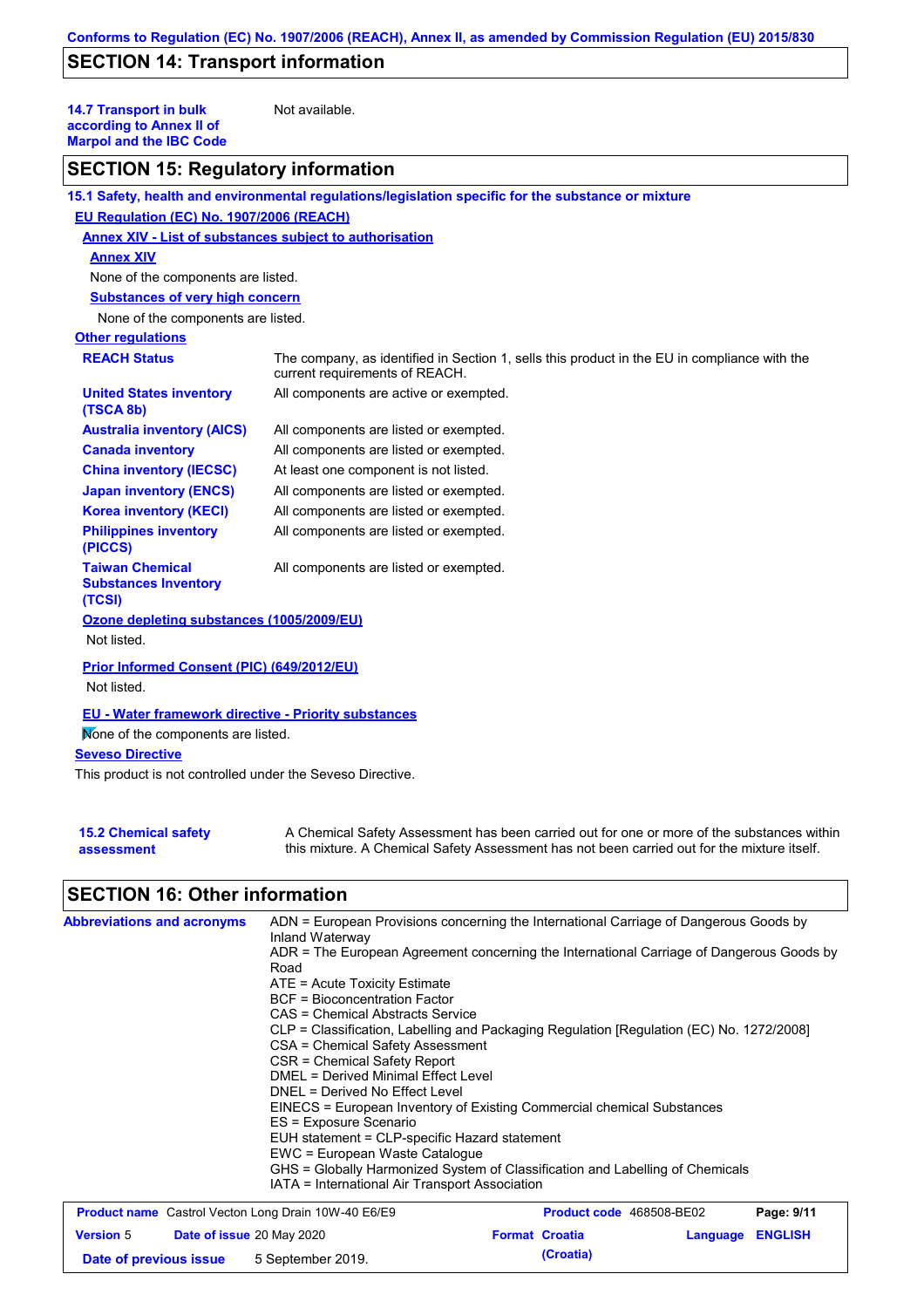### **SECTION 16: Other information**

IBC = Intermediate Bulk Container IMDG = International Maritime Dangerous Goods LogPow = logarithm of the octanol/water partition coefficient MARPOL = International Convention for the Prevention of Pollution From Ships, 1973 as modified by the Protocol of 1978. ("Marpol" = marine pollution) OECD = Organisation for Economic Co-operation and Development PBT = Persistent, Bioaccumulative and Toxic PNEC = Predicted No Effect Concentration REACH = Registration, Evaluation, Authorisation and Restriction of Chemicals Regulation [Regulation (EC) No. 1907/2006] RID = The Regulations concerning the International Carriage of Dangerous Goods by Rail RRN = REACH Registration Number SADT = Self-Accelerating Decomposition Temperature SVHC = Substances of Very High Concern STOT-RE = Specific Target Organ Toxicity - Repeated Exposure STOT-SE = Specific Target Organ Toxicity - Single Exposure TWA = Time weighted average UN = United Nations UVCB = Complex hydrocarbon substance VOC = Volatile Organic Compound vPvB = Very Persistent and Very Bioaccumulative Varies = may contain one or more of the following 64741-88-4 / RRN 01-2119488706-23, 64741-89-5 / RRN 01-2119487067-30, 64741-95-3 / RRN 01-2119487081-40, 64741-96-4/ RRN 01-2119483621-38, 64742-01-4 / RRN 01-2119488707-21, 64742-44-5 / RRN 01-2119985177-24, 64742-45-6, 64742-52-5 / RRN 01-2119467170-45, 64742-53-6 / RRN 01-2119480375-34, 64742-54-7 / RRN 01-2119484627-25, 64742-55-8 / RRN 01-2119487077-29, 64742-56-9 / RRN 01-2119480132-48, 64742-57-0 / RRN 01-2119489287-22, 64742-58-1, 64742-62-7 / RRN 01-2119480472-38, 64742-63-8, 64742-65-0 / RRN 01-2119471299-27, 64742-70-7 / RRN 01-2119487080-42, 72623-85-9 / RRN 01-2119555262-43, 72623-86-0 / RRN 01-2119474878-16, 72623-87-1 / RRN 01-2119474889-13

#### **Procedure used to derive the classification according to Regulation (EC) No. 1272/2008 [CLP/GHS]**

| <b>Classification</b>                                   |                                              | <b>Justification</b>                                                                                     |
|---------------------------------------------------------|----------------------------------------------|----------------------------------------------------------------------------------------------------------|
| Not classified.                                         |                                              |                                                                                                          |
| <b>Full text of abbreviated H</b><br><b>statements</b>  | H <sub>304</sub><br>H413                     | May be fatal if swallowed and enters airways.<br>May cause long lasting harmful effects to aquatic life. |
| <b>Full text of classifications</b><br><b>[CLP/GHS]</b> | Aquatic Chronic 4, H413<br>Asp. Tox. 1, H304 | LONG-TERM (CHRONIC) AQUATIC HAZARD - Category 4<br><b>ASPIRATION HAZARD - Category 1</b>                 |
| <b>History</b>                                          |                                              |                                                                                                          |
| Date of issue/Date of<br><b>revision</b>                | 20/05/2020.                                  |                                                                                                          |
| Date of previous issue<br>05/09/2019.                   |                                              |                                                                                                          |
| <b>Prepared by</b>                                      | <b>Product Stewardship</b>                   |                                                                                                          |

#### **Indicates information that has changed from previously issued version.**

#### **Notice to reader**

All reasonably practicable steps have been taken to ensure this data sheet and the health, safety and environmental information contained in it is accurate as of the date specified below. No warranty or representation, express or implied is made as to the accuracy or completeness of the data and information in this data sheet.

The data and advice given apply when the product is sold for the stated application or applications. You should not use the product other than for the stated application or applications without seeking advice from BP Group.

It is the user's obligation to evaluate and use this product safely and to comply with all applicable laws and regulations. The BP Group shall not be responsible for any damage or injury resulting from use, other than the stated product use of the material, from any failure to adhere to recommendations, or from any hazards inherent in the nature of the material. Purchasers of the product for supply to a third party for use at work, have a duty to take all necessary steps to ensure that any person handling or using the product is provided with the information in this sheet. Employers have a duty to tell employees and others who may be affected of any hazards described in this sheet and of any precautions that should be taken. You can contact the BP Group to ensure that this document is the most current available. Alteration of this document is strictly prohibited.

| <b>Product name</b> Castrol Vecton Long Drain 10W-40 E6/E9 |  | <b>Product code</b> 468508-BE02  |  | Page: 10/11           |                         |  |
|------------------------------------------------------------|--|----------------------------------|--|-----------------------|-------------------------|--|
| <b>Version 5</b>                                           |  | <b>Date of issue 20 May 2020</b> |  | <b>Format Croatia</b> | <b>Language ENGLISH</b> |  |
| Date of previous issue                                     |  | 5 September 2019.                |  | (Croatia)             |                         |  |